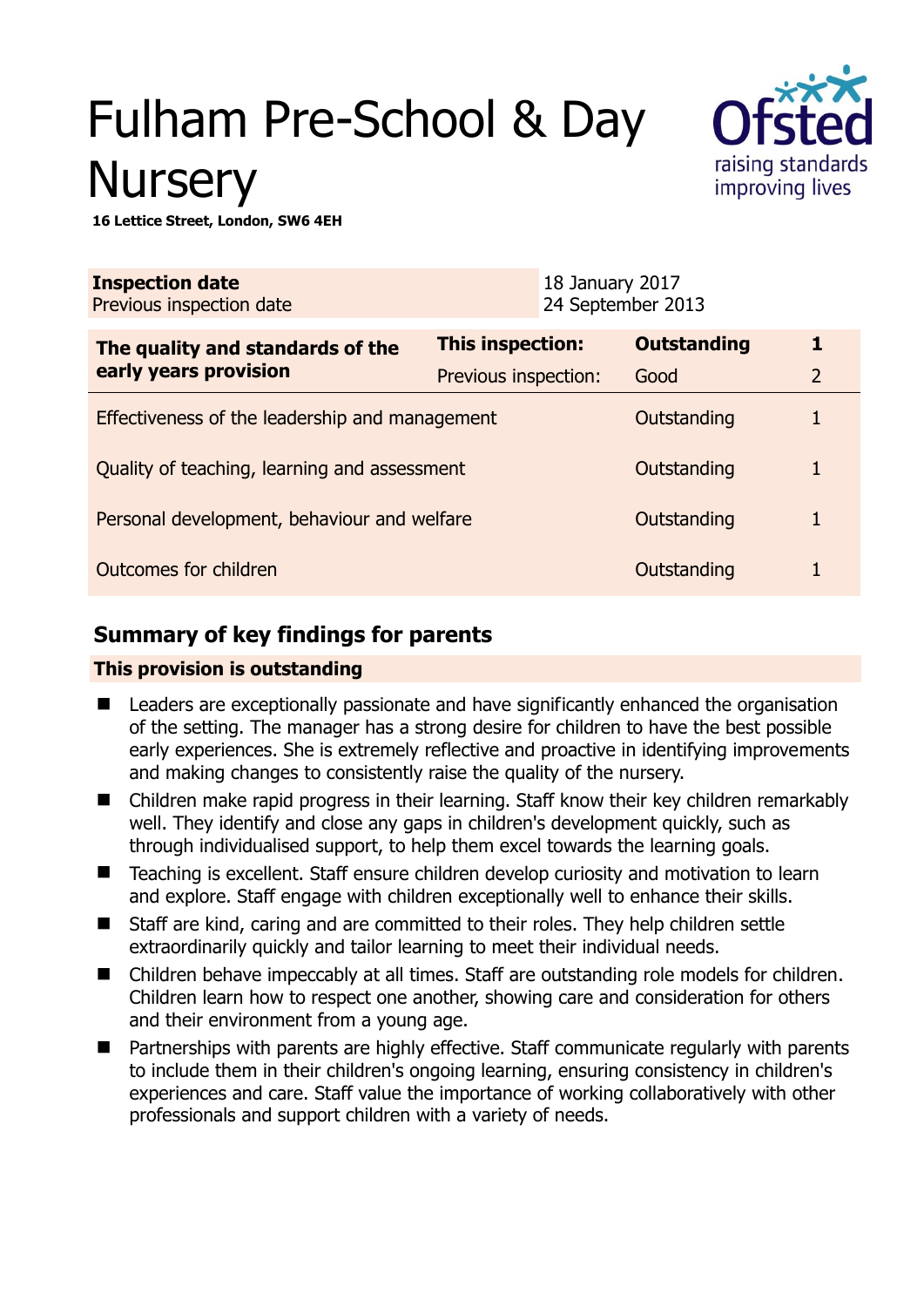## **What the setting needs to do to improve further**

#### **To further improve the quality of the early years provision the provider should:**

■ consider even more opportunities for toddlers to learn how to become independent, so they continue to make excellent progress in their learning.

#### **Inspection activities**

- The inspector observed teaching and learning inside and outside.
- The inspector spoke to parents to gain their views and experiences of the nursery.
- $\blacksquare$  The inspector spoke with children and staff at appropriate times during the inspection and held a meeting with the leadership team.
- $\blacksquare$  The inspector carried out a joint observation with the vice principle.
- The inspector looked at a sample of the children's learning records, staff observations and planning, and a range of policies and documentation, such as suitability checks of staff and safeguarding procedures.

## **Inspector**

Shana Laffy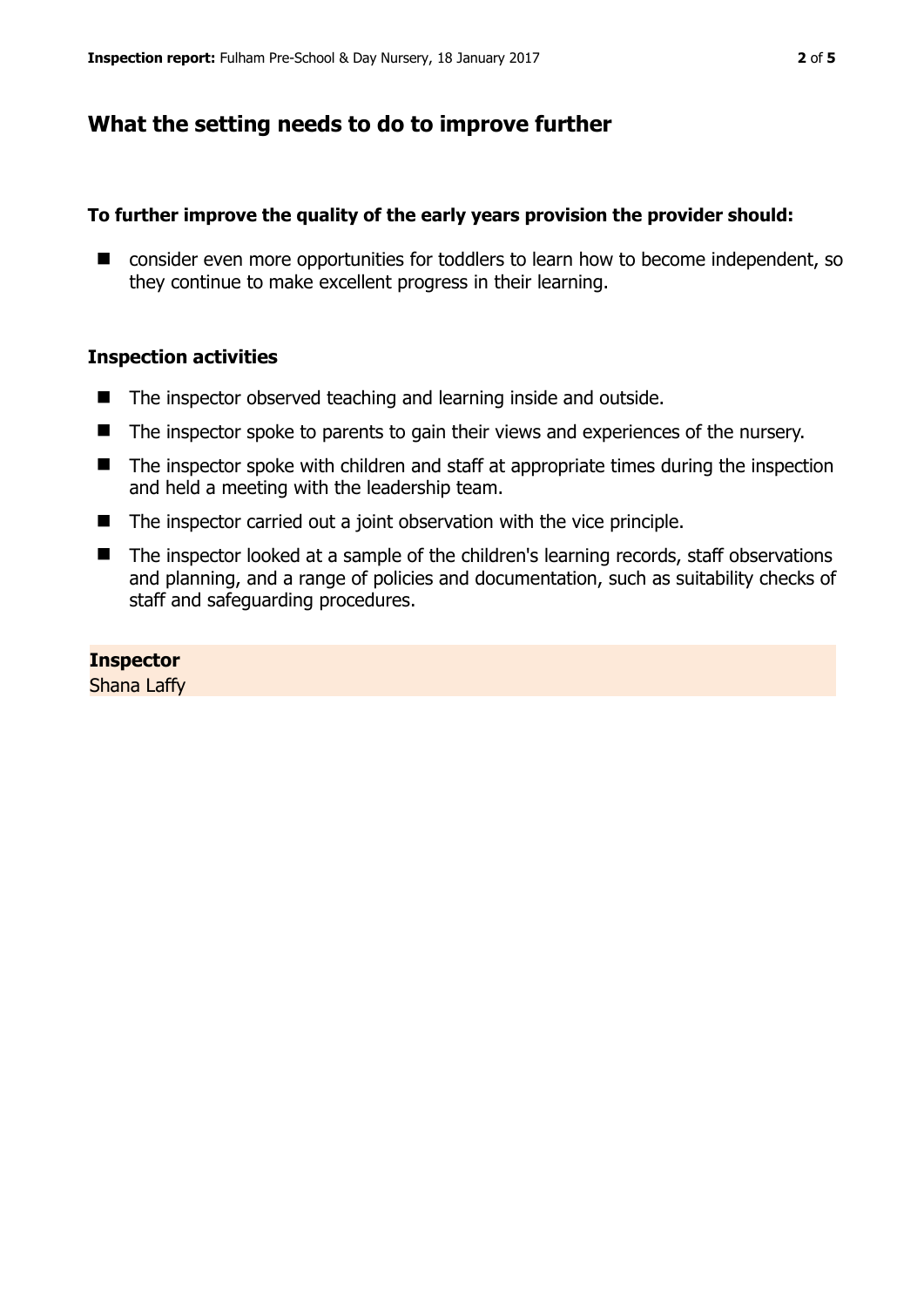## **Inspection findings**

## **Effectiveness of the leadership and management is outstanding**

Leaders offer superb opportunities for staff to take part in professional development activities and career progression to enhance their skills and knowledge and maintain the outstanding outcomes for children. For example, staff have attended recent training on creatively nurturing children's interest in early literacy, which has had a positive impact on the pre-school children. Safeguarding is effective. Leaders ensure that all staff have a confident understanding of their role and responsibility in protecting children from harm. Staff follow the setting's policies and procedures rigorously to keep children safe, including promptly addressing any minor accidents and/or injuries. Leaders have excellent arrangements in place to monitor the overall progress made by different groups of children and use data successfully to help them plan for continuous improvements.

## **Quality of teaching, learning and assessment is outstanding**

Staff plan a vibrant assortment of activities for children of all ages based on their needs and interests. Staff encourage children to use their imagination and they support older children to think through and connect their ideas. For example, staff encourage children when dressing up to think about their characters and storylines and support them to extend their role play further with props. Staff help younger children to explore their bodies and movement. For example, toddlers use the soft play equipment to build structures and negotiate space, climbing on their creations, as they laugh with delight. Staff reflect in detail on children's achievements at nursery and at home, to help each child to reach their full potential in a creative and dynamic way.

## **Personal development, behaviour and welfare are outstanding**

Staff place children's well-being at the centre of everything they do. Children build excellent bonds with staff and feel secure in the nursery. Staff create a welcoming, friendly and nurturing environment where children gain a sense of belonging. Overall, children are highly independent and staff encourage them to take appropriate risks as they try things for themselves. However, on occasion, staff do not maximise on everyday opportunities for toddlers to gain even more self-care skills. Children benefit from learning opportunities inside and outside. Staff teach children about living a healthy lifestyle and the importance of being safe. For example, children go on trips to the woods to learn about using tools and equipment safely, while exploring the natural world.

## **Outcomes for children are outstanding**

Children are confident and excited to lead their own learning. Older children gain an excellent understanding of letters and the sounds they represent; they are becoming skilled early writers and articulate communicators. Younger children display remarkable social awareness. All children make excellent progress in readiness for starting school.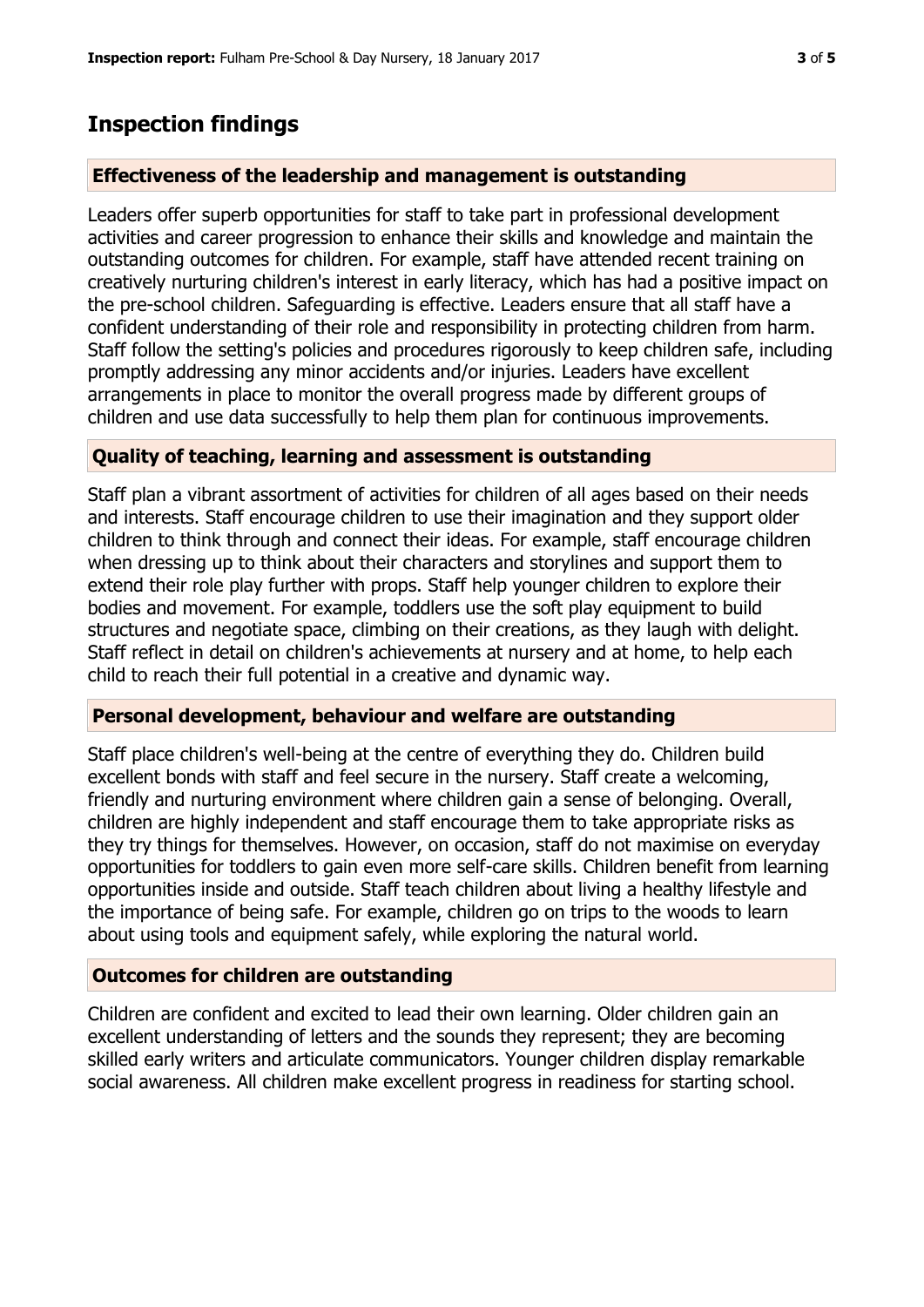## **Setting details**

| Unique reference number                             | EY152041                  |  |  |
|-----------------------------------------------------|---------------------------|--|--|
| <b>Local authority</b>                              | Hammersmith & Fulham      |  |  |
| <b>Inspection number</b>                            | 1061624                   |  |  |
| <b>Type of provision</b>                            | Full-time provision       |  |  |
| Day care type                                       | Childcare - Non-Domestic  |  |  |
| <b>Registers</b>                                    | Early Years Register      |  |  |
| <b>Age range of children</b>                        | $0 - 5$                   |  |  |
| <b>Total number of places</b>                       | 137                       |  |  |
| <b>Number of children on roll</b>                   | 105                       |  |  |
| <b>Name of registered person</b>                    | Bobby's Playhouse Limited |  |  |
| <b>Registered person unique</b><br>reference number | RP900812                  |  |  |
| Date of previous inspection                         | 24 September 2013         |  |  |
| <b>Telephone number</b>                             | 020 7384 1190             |  |  |

Fulham Pre-School & Day Nursery registered in 2002. It operates in the London Borough of Hammersmith and Fulham. The nursery is open each weekday from 7am until 7pm, for 50 weeks a year. The nursery receives funding for the provision of free early education to children aged three and four years. There are 39 members of staff who work with the children. Of these, 31 staff hold relevant qualifications at level 2 or above, including one member of staff who has achieved qualified teacher status. At present, eight members of staff are unqualified or currently working towards a recognised qualification.

This inspection was carried out by Ofsted under sections 49 and 50 of the Childcare Act 2006 on the quality and standards of provision that is registered on the Early Years Register. The registered person must ensure that this provision complies with the statutory framework for children's learning, development and care, known as the early years foundation stage.

Any complaints about the inspection or the report should be made following the procedures set out in the guidance 'Complaints procedure: raising concerns and making complaints about Ofsted', which is available from Ofsted's website: www.gov.uk/government/organisations/ofsted. If you would like Ofsted to send you a copy of the guidance, please telephone 0300 123 4234, or email enquiries@ofsted.gov.uk.